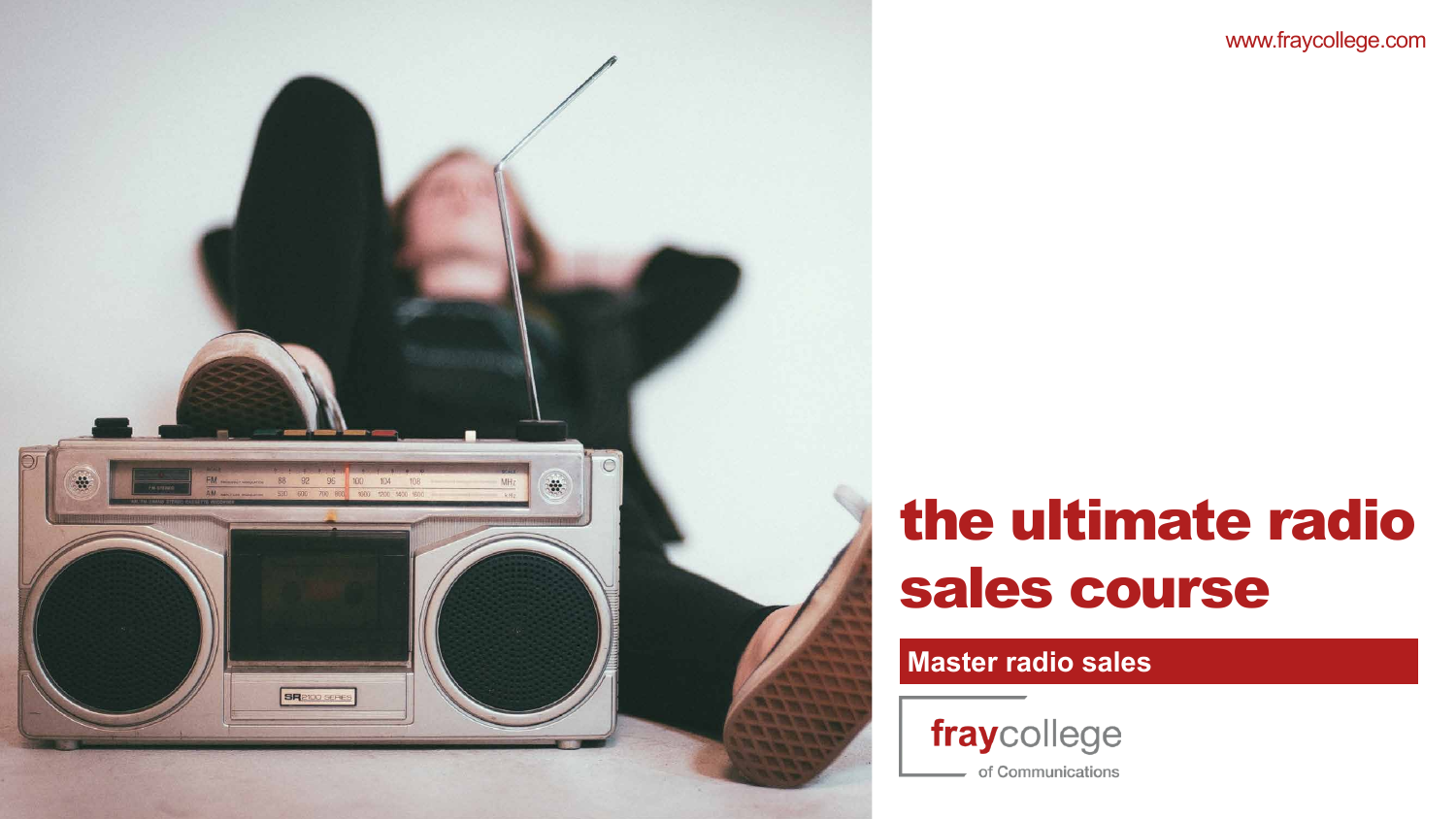## COURSE DESCRIPTION:

Radio sales teams might be under pressure, but radio advertising remains one of the leading ways to share information and engage with a broad and diverse audience. Despite new media and emerging audio streaming technologies, radio remains a powerful medium for advertisers, due to its unequivocal reach and geographic relevance.

Few people are as knowledgeable when it comes to radio broadcasting as industry legend Stan Katz. In the late nineties, Katz was one of the driving forces that helped build Primedia into one of South Africa's largest and most successful media houses. He has never shied away from making hard decisions – reinventing, redefining and recalibrating the industry and his role within it.

His experience at all levels of radio broadcasting has set him apart as a coveted strategist, manager, leader and trainer, with a reputation for transforming even the toughest of radio stations. Katz has now also created a new model for profitable radio in Africa, and he wants to share it with you and your team.

In partnership with fraycollege, Katz has made decades of experience and lessons more accessible, creating 'The Ultimate Radio Sales Course' that embodies latest local and global trends and cutting-edge techniques to help your radio station drive sales and improve profitability. His methods have transformed the way radio sales are done and boosted the earnings of sales teams internationally, across commercial, community and public radio stations.

The course should take you a maximum of 10 weeks to complete and features interactive educational games, resources, videos of the legend himself and a final quiz. A certificate will be awarded to you after completion.



# the ultimate radio sales course

### OUTCOMES AND GOALS

- Identifying leads (plus some handy ideas of sectors that are more likely to choose radio)
- Creating an overall solution for potential clients
- Converting leads into clients
- Navigating client relationships and pitches
- Presenting holistic proposals
- Engaging the listeners' imagination
- Getting the advertising message right for your clients
- Working with creatives to produce great scripts
- Wowing clients with award-winning campaigns



**Duration: 10 weeks online eLearning**

Advertising is the lifeblood of radio, but selling spots is tricky. Salespeople have to convince potential clients of the value of radio in an increasingly crowded advertising space. Yet, radio remains one of the most effective and impactful ways for you to help businesses establish their brand, connect to diverse audiences and enhance their corporate visibility and reach. And, maximising sales and increasing profitability has never been more necessary for stations. fraycollege and veteran broadcaster, Stan Katz, have made it getting right easier than ever. This eLearning course is designed to help you boost your earnings and shine in radio sales through this course.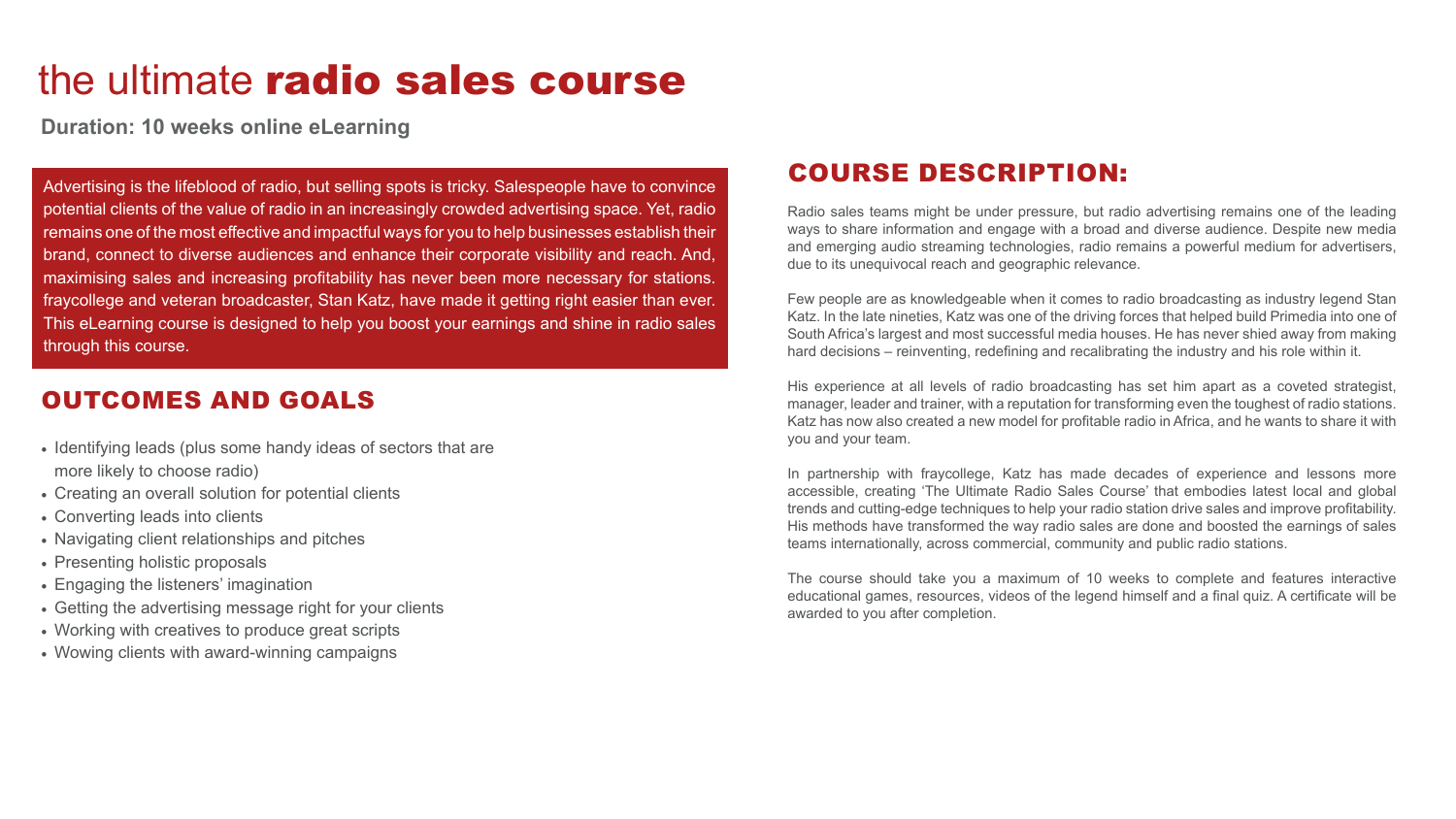We know your organisation is unique, and that means your training should be too! At fraycollege we will work closely with you to customise training programmes, offering you tailor-made interventions that meet your personal and organisational learning needs.



**fraycollege deals with five Sector Education** and Training Authorities (Setas) and can assist you in obtaining funding for your leadership and communication training programmes.



#### CUSTOMISED **COURSE** PROGRAMS

- Presenting Story Ideas
- Research for Journalists
- Mastering the Press Code
- Writing for Journalists
- Social media for journalists

#### SETA FUNDING FOR YOU OR YOUR TEAM

- The Ultimate Radio Sales Course
- Introduction to Podcasting



Take advantage of our special group rates and discounts when you book three or more spots on a course and ensure that your entire team reaps the benefit of our world-class **fray**college training programmes.





#### GROUP DISCOUNTS ON SELECTED COURSES

# media courses

## LEADERSHIP

• Media Management

# FUNDAMENTALS

# WRITING

- Writing Winning Proposals
- Column Writing

# REPORTING

- Court Reporting (South Africa)
- Specialist reporting

# LAW AND ETHICS

- Introduction to Media Law
- Online Ethics for Journalists

## AUDIO AND VISUAL

Master key media concepts and gain in-depth knowledge that will help you keep pace with the latest trends and new technologies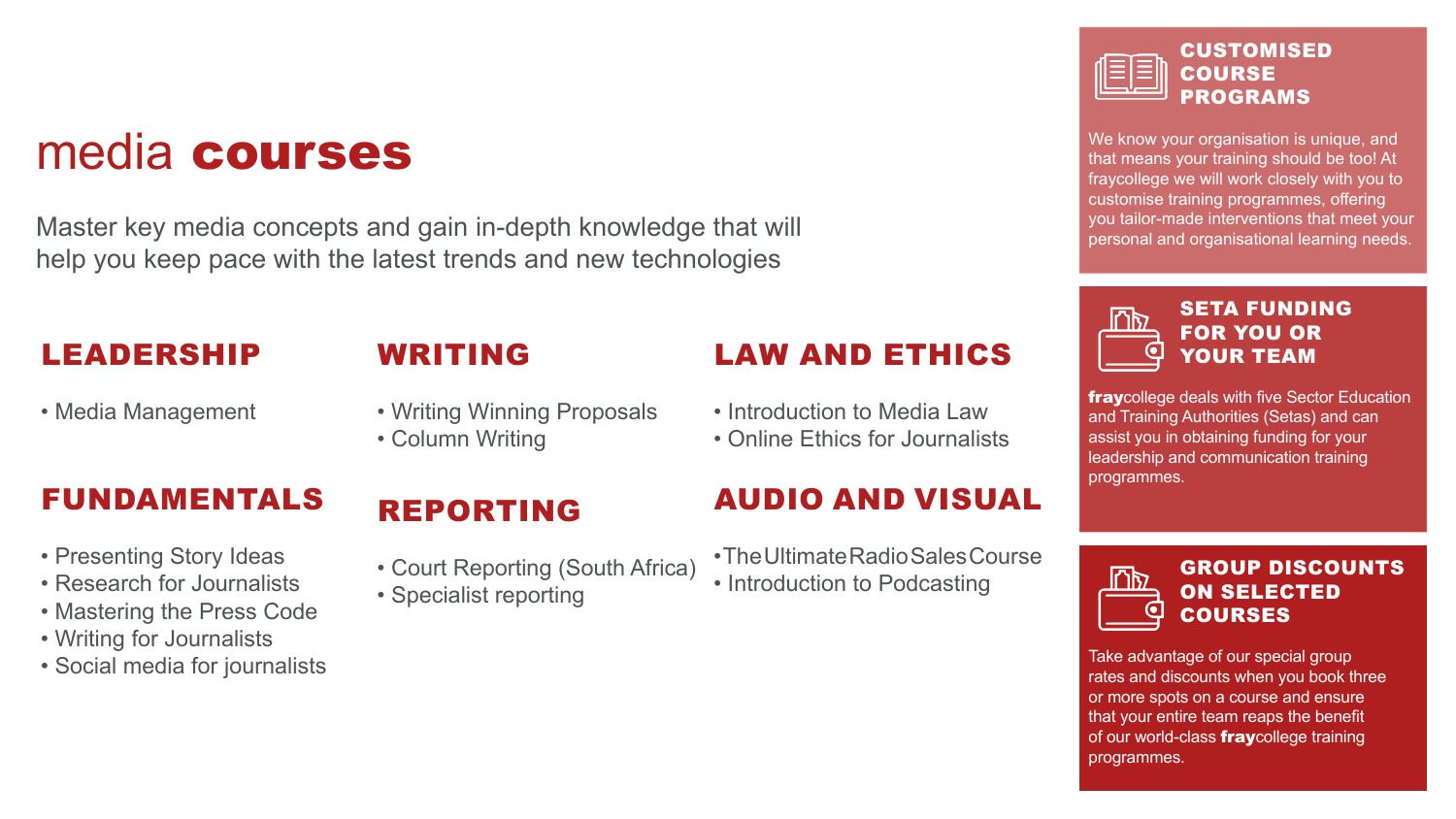# our team

## Paula Fray **CEO**



Paula Fray has worked in media for more than three decades as a journalist, editor, trainer, and media manager. Paula was the first female editor of the Saturday Star newspaper in South Africa. She is currently the managing director of the pan-African media training organisation frayintermedia, which she founded in 2005. The organisation has trained journalists, media leaders, civil society organisations, government officials and corporate leaders during its decade-long existence.

She is President of The New Humanitarian news agency, a board member of Africa Check and of Accountability Lab SA. She is a Print and Digital Media SA fellow and a public representative on the Press Council of South Africa.

**fraycollege provides short courses and qualifications in journalism, as** well as communication training to all sectors and industries across the African continent and beyond. Over the past 14 years, we have refined our programmes to ensure our learners gain theoretical knowledge and practical skills in line with national, regional and international best practice.

Our **fray** college facilitators are qualified industry experts with a passion for learning, training and information sharing. The college operates under pan-African impact communication firm frayintermedia, which boasts media specialists and a newsroom that produces traditional and new media content.

Paula graduated with a BJourn degree from Rhodes University and has a Woman and Law Certificate from UNISA. A recipient of the prestigious Nieman Fellowship at Harvard University, she is a former member of the Nieman Foundation Advisory Board at Harvard.

Our dynamic training courses are offered both online and in person, based on the latest learning trends and developments within the South African and international training sphere. The **fray**college trainers and facilitators have worked with groups and individuals for more than a decade across 31 African and Middle Eastern countries, training participants in journalism, communication and social media skills in line with the latest global trends and standards.

# about fraycollege

Dr Roberts heads fraycollege. She has worked in media development for over 18 years and was lead developer of the learning materials and contributed to the EISA of the new Journalism Certificate. Dr Roberts specialises in the development and application of practical journalism and communications training.

Most recently she was research and academic head of frayintermedia, before which she was the Centre Manager of the Centre of Excellence in Human Development at the University of the Witwatersrand. She was previously the Writing Unit Manager of the Institute for the Advancement of Journalism and the Head of Research of Media Monitoring Africa. Dr Roberts has her degree in Information Science, her honours and Masters (cum laude) in Sociology and her D Litt et. Phil in Sociology.







# Dr Sandra Roberts

Academic Head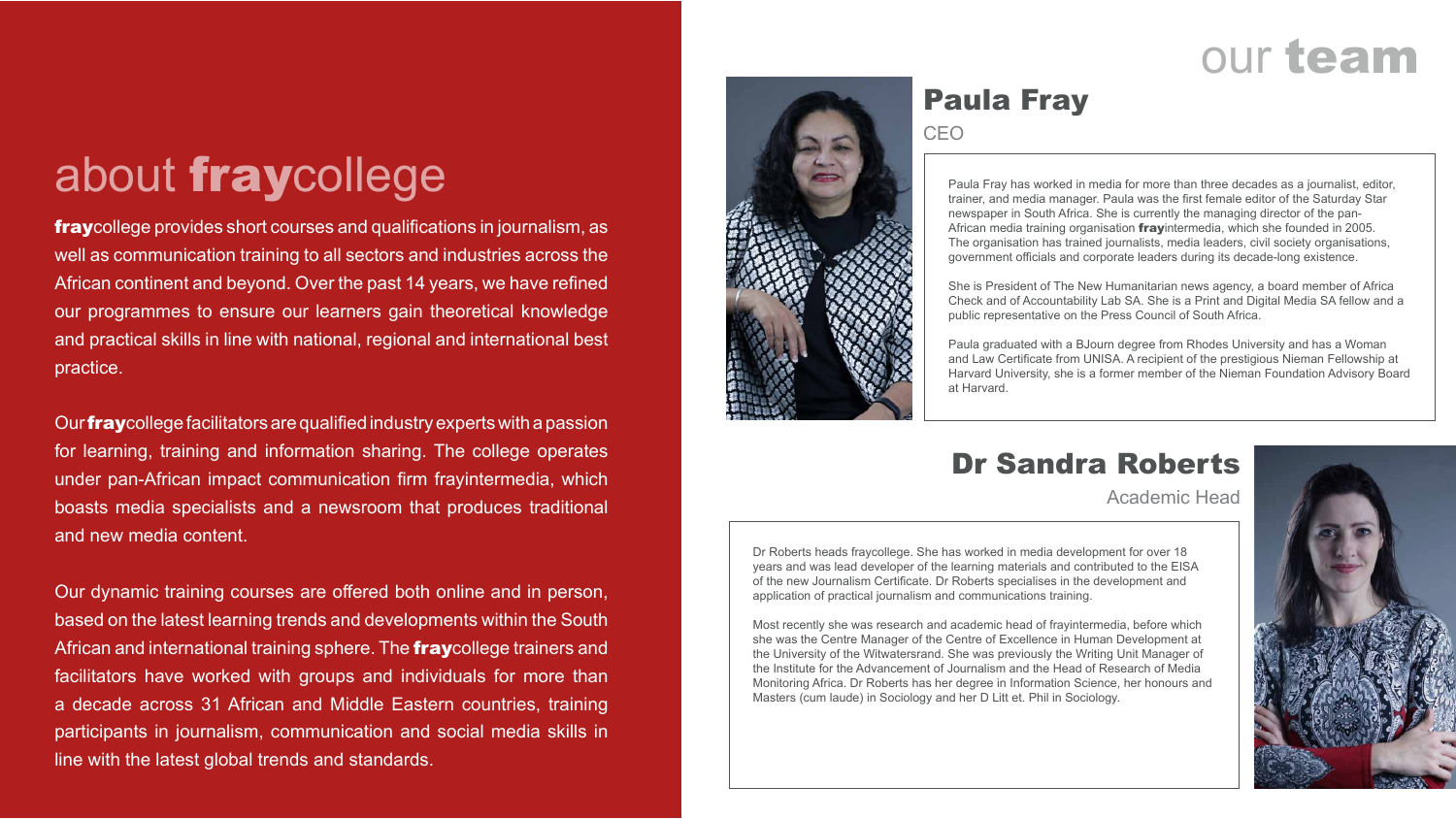Kate Skinner Executive Director SANEF

fraycollege, has provided Soul City with training for story writing, column and formal report writing as well as web and online skills. They have provided these high-quality services timeously and at an effective cost.

fraycollege has been an excellent sounding board for Media24 in terms of strategy, the approach we should be taking in terms of learning and development. They have become a true business partner as they understand our organisation and its needs so well

Phinah Kodisang Chief Executive Officer Soul City

fraycollege is a professional and efficient organisation and we recommend their services, we have been more than happy with the service we've received

Adam Cooke Head: Media24 Academy Media 24

# our clients





PRIMEDIA OADCASTING

CREATING CONNECTIONS





**NETFLIX** 





tiso blackstar group.

� Sanlam Bloomberg